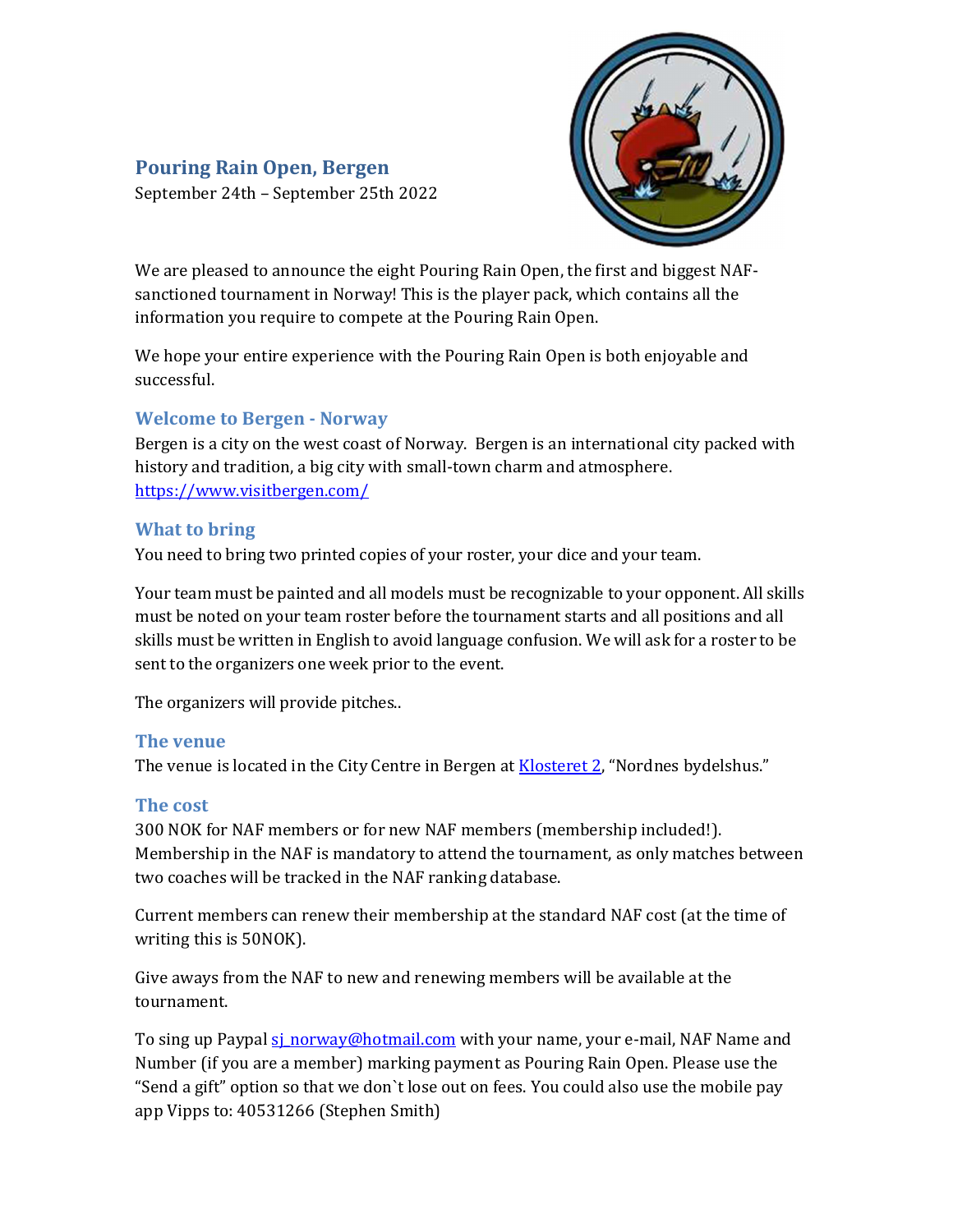## Getting there

You can travel there by car, bus, train or plane. Should you be coming from abroad the most comfortable, cheapest and easiest means of travel will most likely be to go by plane.

The airport is called "Bergen Airport Flesland" and is located approximately 20 kilometres from the city centre. There is light rail (40 mins, ~4 Euros) to the city centre that leaves from just outside the exit from the airport every five/ten minutes.

If you need help/tips on travel arrangements contact us and we will assist as best we can.

## Getting home

We will finish shortly after 17:20 on Sunday so that people have time to get home. The venue is a 30 minute cab ride from the airport and we will help you out if you are in a hurry.

# Accomodation

Just across the street of the venue: http://klosterhagenhotell.no/

Hotel within five minutes walking distance from the venue:

This is nice one: https://www.augustin.no/en/

Or check out: Thon Hotel Bristol Bergen: http://www.thonhotels.no/hoteller/land/norge/bergen/thon-hotel-bristol-bergen/

This might be the cheapest hotel in town (20 min walk): https://citybox.no/bergen/

# For more options

Anywhere in the City Centre will do as long as you stay in the City Centre you will be within walking distance of the venue. http://www.visitbergen.com/en/WHERE-TO-STAY/ .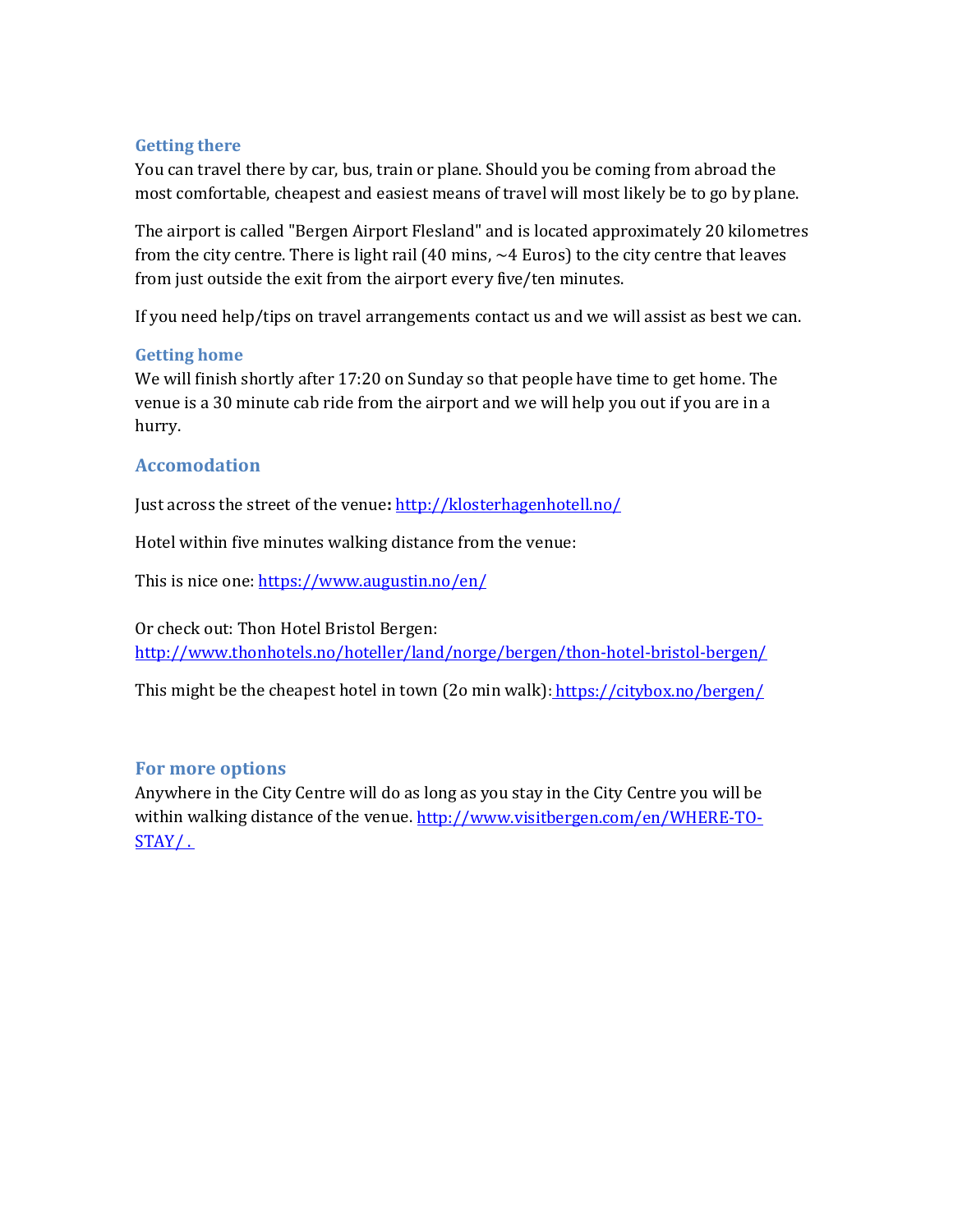# Tournament Rules

Please keep in mind that the purpose of this event is that people have fun playing their favorite game. We encourage all to contribute to a friendly environment where everyone can enjoy both their games and the time spent.

The tournament organizers will do their best to ensure that the tournament runs smoothly and everything is provided to enable the players to get as much enjoyment as possible from the event.

Most important of all, enjoy yourself!

## Basic Rules

The tournament uses the rules from BB Second Season ("BB2020") and the NAF website.

https://www.thenaf.net/wp-content/uploads/2022/01/NAF-Rules-for-Tournaments-2022.pdf

We play according to the resurrection style of play. All coaches start each game with the same roster and skills they registered before the tournament.

## Pouring Rain special rule

To reflect Bergen's reputation as one of the wettest places in Europe, the tournament will have its own weather table. On a roll of 4 to 10 the weather is nice (lucky you!), all other results mean the rain is pouring down.

# Keeping up with time

There is a time limit for each game according to the schedule below. If a tournament official believes that a game will not be completed within the allotted time with 1 hour remaining, the players will share the time left using a chess clock/app. Any player may request to use a chess clock and share the remaining time at any time.

# Fair play

All players must allow their opponents to share their dice if requested to do so. We recommend you decide with your opponent what constitutes a cocked dice before kick off.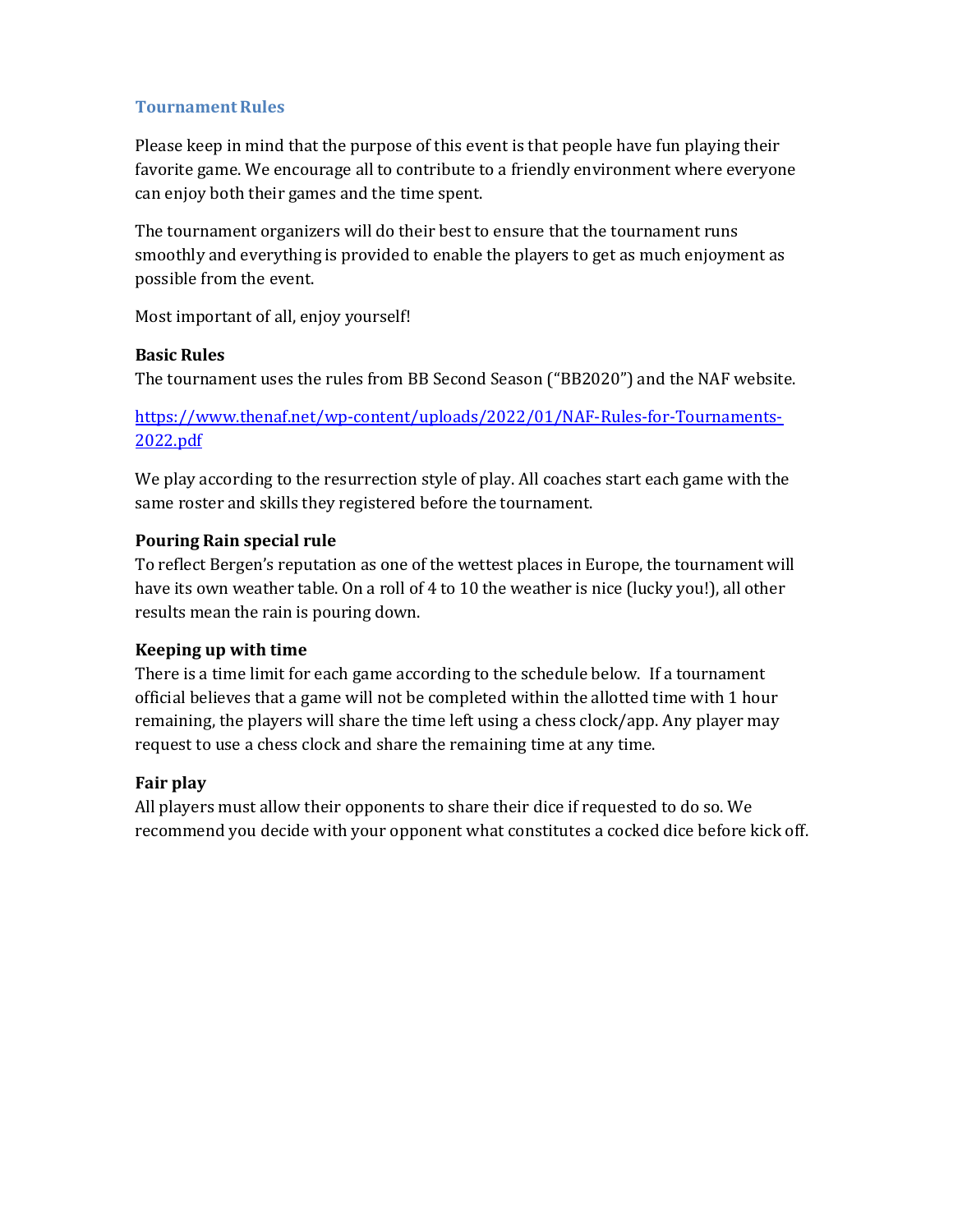## Team building

Team building will follow the rules for the Eurobowl 2022 found here: http://eurobowl.eu/2022/default.asp?p=2

Any questions don`t hesitate to ask us!

## Draw and Scoring

Draw for Round 1 will be random.

Draw for subsequent rounds will use the "swiss" system, where opponents with equal amounts of tournament points will be paired against each other.

#### Tournament Scoring

Points for the games will be awarded accordingly:

5 points for a win 2 points for a draw 0 points for a loss

The first tie breaker will be Strength of Schedule, the 2<sup>nd</sup> tie breaker will be TD differential the third tie breaker is coin toss.

## Prizes

Trophies/prizes will be awarded for the following:

Pouring Rain Open Winner Pouring Rain Open Runner Up Pouring Rain Open 3rd Place Most Touchdowns Most Casualties Best Defense Best Comeback – The Parrot Award Best Stunty Team – assuming 2 or more compete for this Last place – The wooden Spoon

We will also have a raffle for some additional prizes.

There will be a stunty cup for Ogres, Goblins, Snotling, Halflings and Underworld with no Skaven.